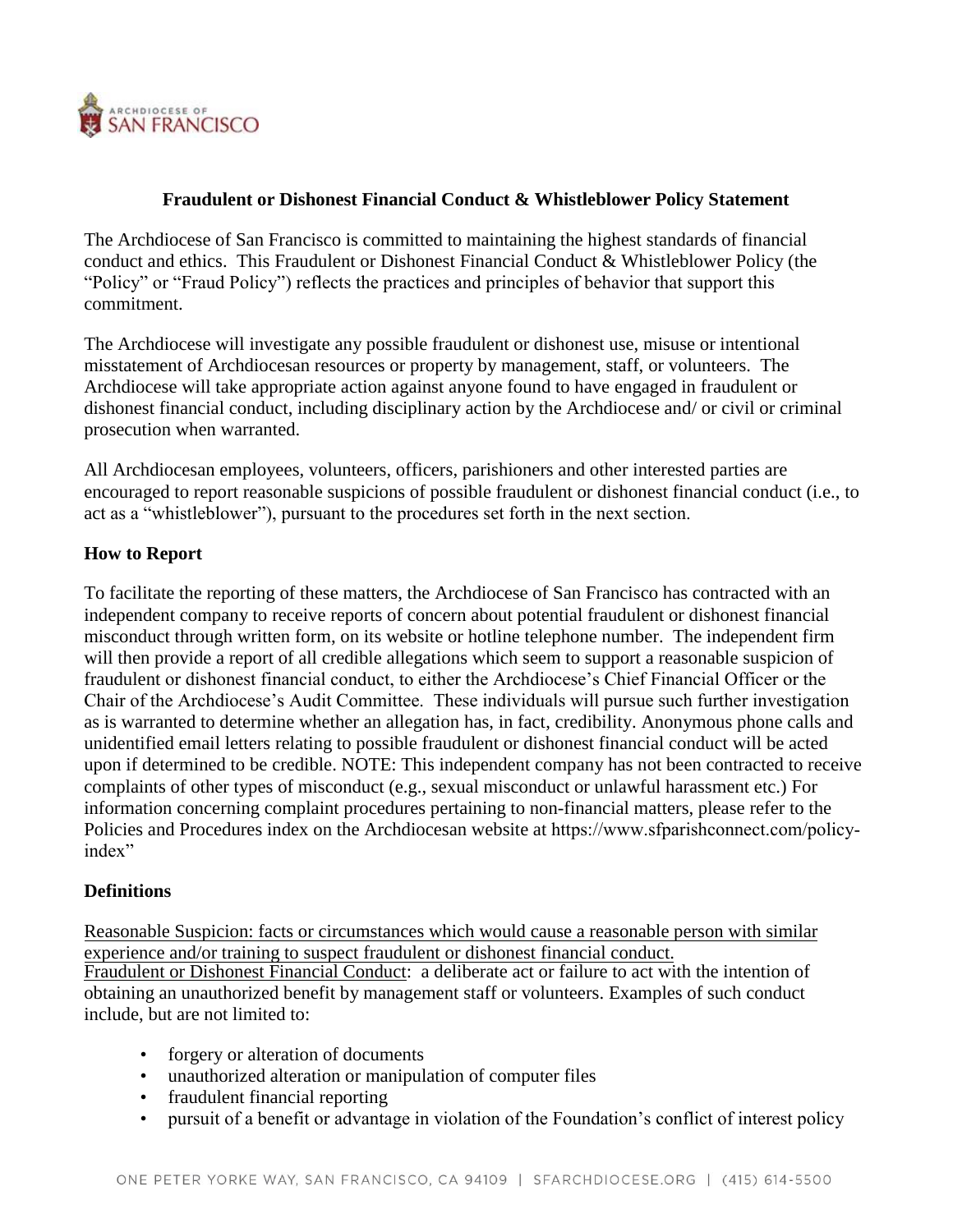- misappropriation or misuse of Archdiocesan resources, such as funds, supplies, or other assets
- authorizing or receiving compensation for goods not received or services not performed
- authorizing or receiving compensation for hours not worked

Whistleblower: an individual who reports a misuse of resources which that individual believes to be fraudulent or dishonest.

# **Rights and Responsibilities**

# Managers or Supervisors

Managers or supervisors are required to report suspected fraudulent or dishonest conduct to the outside service. In addition, managers or supervisors are responsible for maintaining a system of management controls to detect and deter fraudulent or dishonest conduct. Failure by a manager or supervisor to establish management controls or report misconduct within the scope of this policy may result in adverse personnel action against the manager or supervisor, up to and including dismissal. The Archdiocesan Finance Office is available to advise management in establishing management systems and recognizing improper conduct.

Reasonable care should be taken in dealing with suspected misconduct to avoid:

- baseless allegations
- premature notice to persons suspected of misconduct and/or disclosure of suspected misconduct to others not involved with the investigation
- violations of a person's rights under law

Accordingly, a manager or supervisor who becomes aware of suspected misconduct:

- should not contact the person suspected to further investigate the matter or demand restitution
- should not discuss the case with anyone
- should not report the case to an authorized law enforcement officer without first discussing the case with the Archdiocesan legal counsel
- should direct all inquiries from any attorney to the Archdiocesan legal counsel
- should direct all inquiries from the media to the Archdiocesan Office of Communications.

# Whistleblower Protection

The Archdiocese will protect whistleblowers as defined below.

• The Archdiocese will use its best efforts to protect whistleblowers against retaliation, as described below. Whistleblowing complaints will be handled with sensitivity, discretion and confidentiality to the extent allowed by the circumstances and the law. Generally this means that whistleblower complaints will only be shared with those who have a need to know so that the Archdiocese can conduct an effective investigation, determine what action to take based on the results of any such investigation, and in appropriate cases, with law enforcement personnel. (Should disciplinary or legal action be taken or contemplated against a person or persons as a result of a whistleblower complaint, such persons may also have the right to